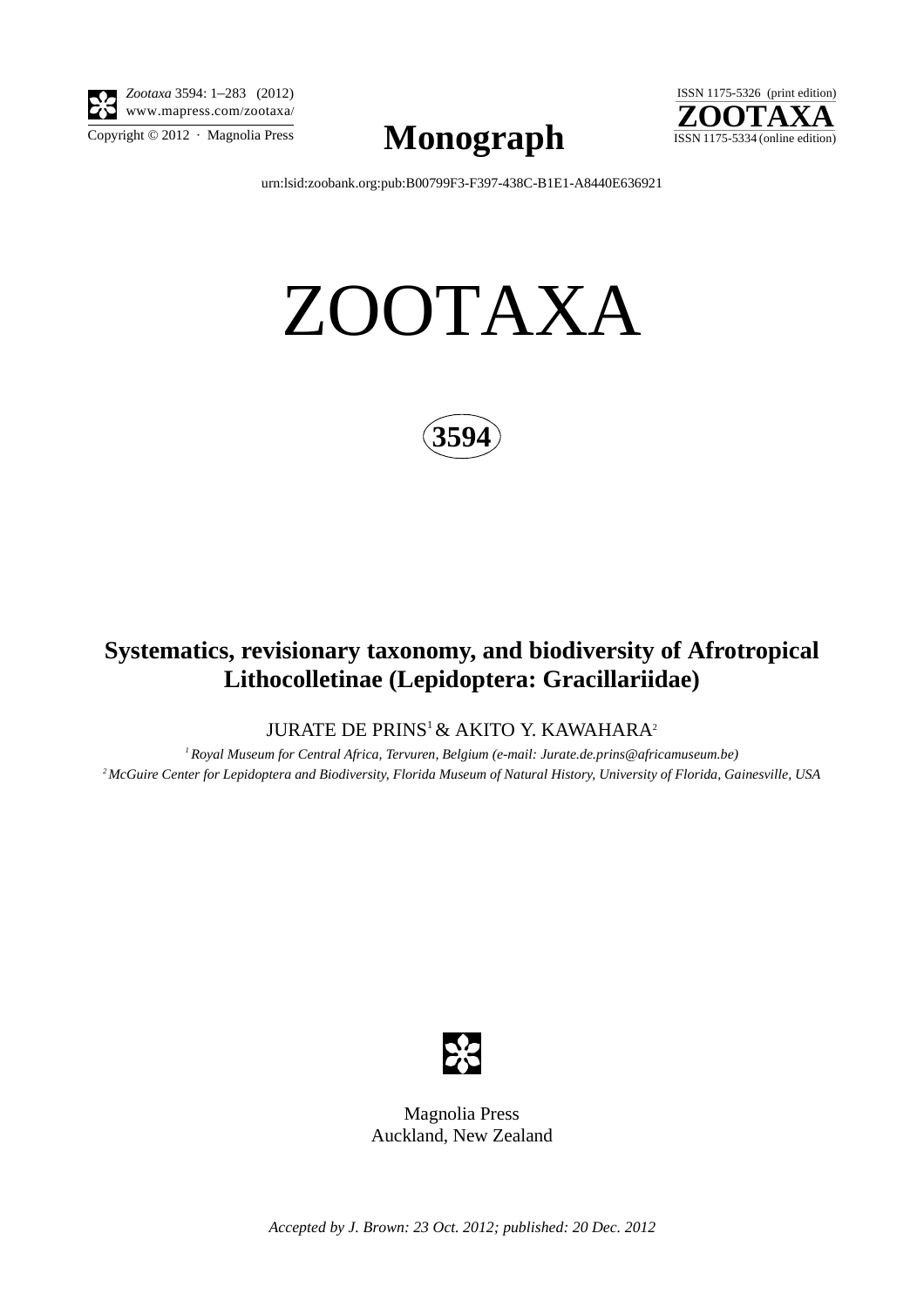## JURATE DE PRINS & AKITO Y. KAWAHARA **Systematics, revisionary taxonomy, and biodiversity of Afrotropical Lithocolletinae (Lepidoptera: Gracillariidae)** (*Zootaxa* 3594) 283 pp.; 30 cm. 20 Dec. 2012

ISBN 978-1-77557-074-5 (paperback)

ISBN 978-1-77557-075-2 (Online edition)

FIRST PUBLISHED IN 2012 BY Magnolia Press P.O. Box 41-383 Auckland 1346 New Zealand e-mail: zootaxa@mapress.com http://www.mapress.com/zootaxa/

© 2012 Magnolia Press

All rights reserved.

No part of this publication may be reproduced, stored, transmitted or disseminated, in any form, or by any means, without prior written permission from the publisher, to whom all requests to reproduce copyright material should be directed in writing.

This authorization does not extend to any other kind of copying, by any means, in any form, and for any purpose other than private research use.

ISSN 1175-5326 (Print edition) ISSN 1175-5334 (Online edition)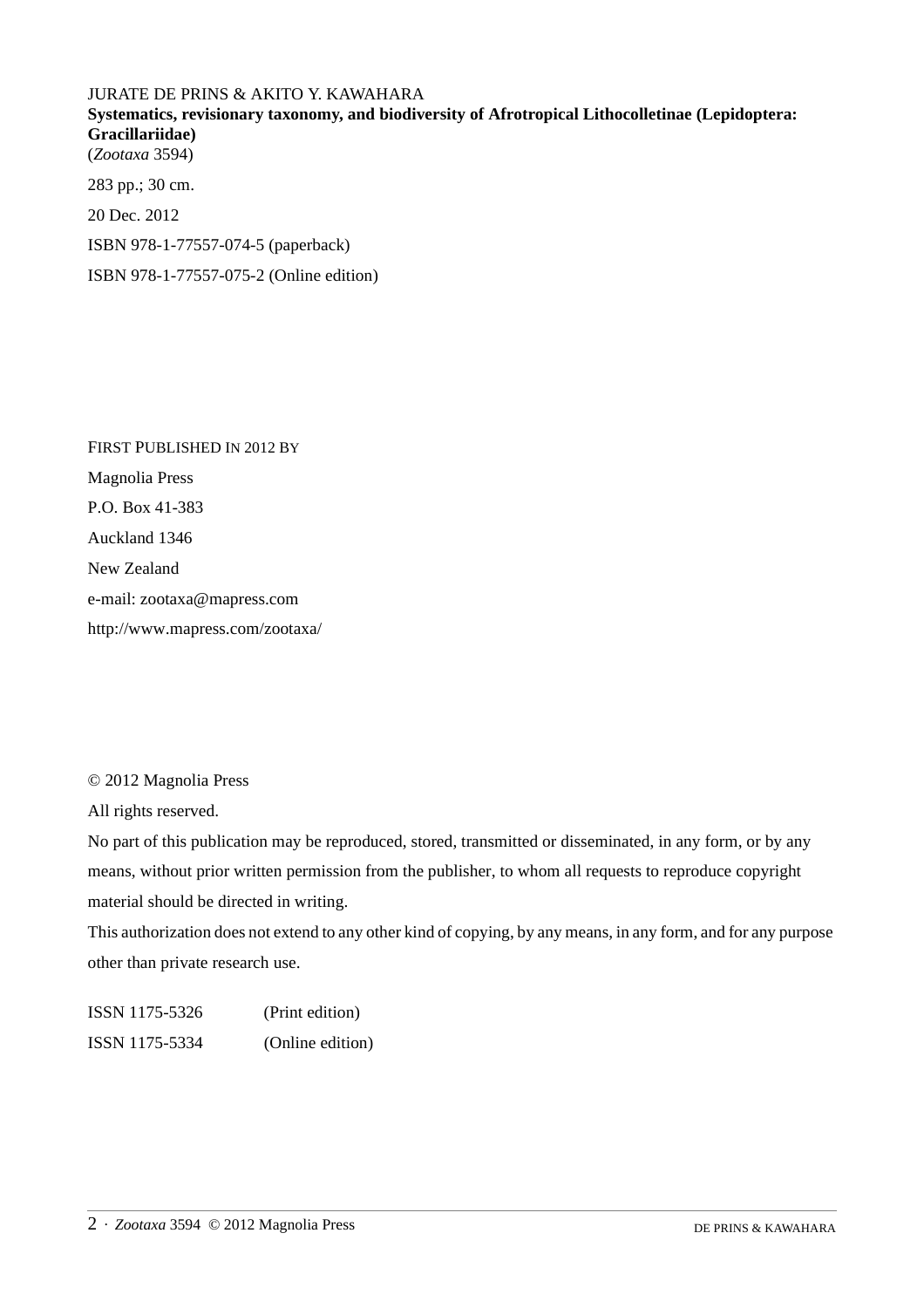#### **Table of contents**